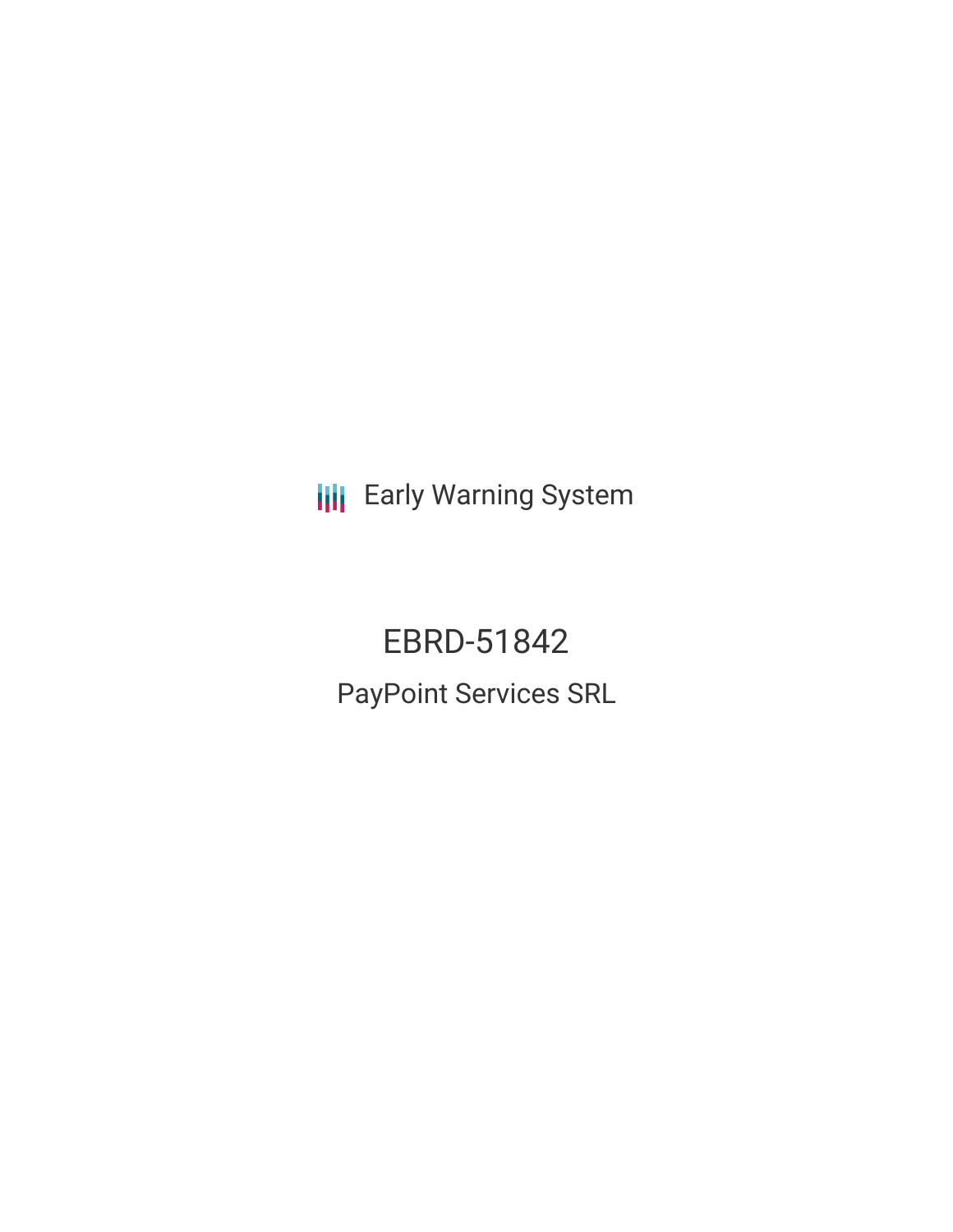

## **Quick Facts**

| <b>Countries</b>              | Romania                                                 |
|-------------------------------|---------------------------------------------------------|
| <b>Financial Institutions</b> | European Bank for Reconstruction and Development (EBRD) |
| <b>Status</b>                 | Active                                                  |
| <b>Bank Risk Rating</b>       | C                                                       |
| <b>Voting Date</b>            | 2020-11-10                                              |
| <b>Borrower</b>               | <b>STAR PAYMENTS SRL</b>                                |
| <b>Sectors</b>                | Communications                                          |
| <b>Investment Type(s)</b>     | Loan                                                    |
| <b>Loan Amount (USD)</b>      | \$22,455.10 million                                     |
| <b>Project Cost (USD)</b>     | $$29.55$ million                                        |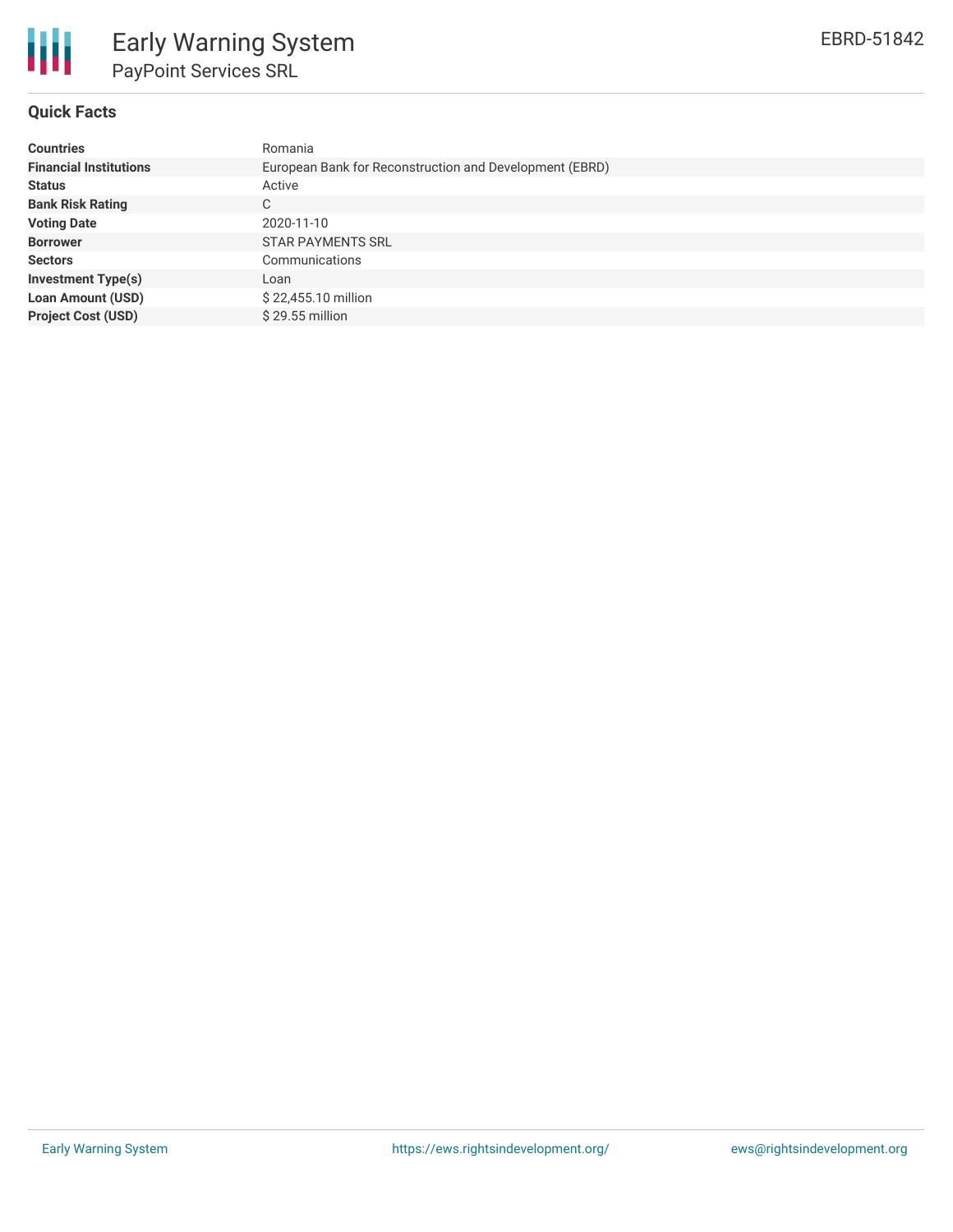

# **Project Description**

Paypoint Romania is a vital and trusted actor in Romania, allowing Romanians to pay their utilities and telecom bills, top-up their mobiles, and receive remittances from abroad at the company's collection and sales points. Paypoint Romania accompanies this transition with the launch of new electronic services such as mobile consumer applications, automatic vending machines (AVMs), and card-enabled point-of-sale terminals, which provide additional value to consumers and merchants.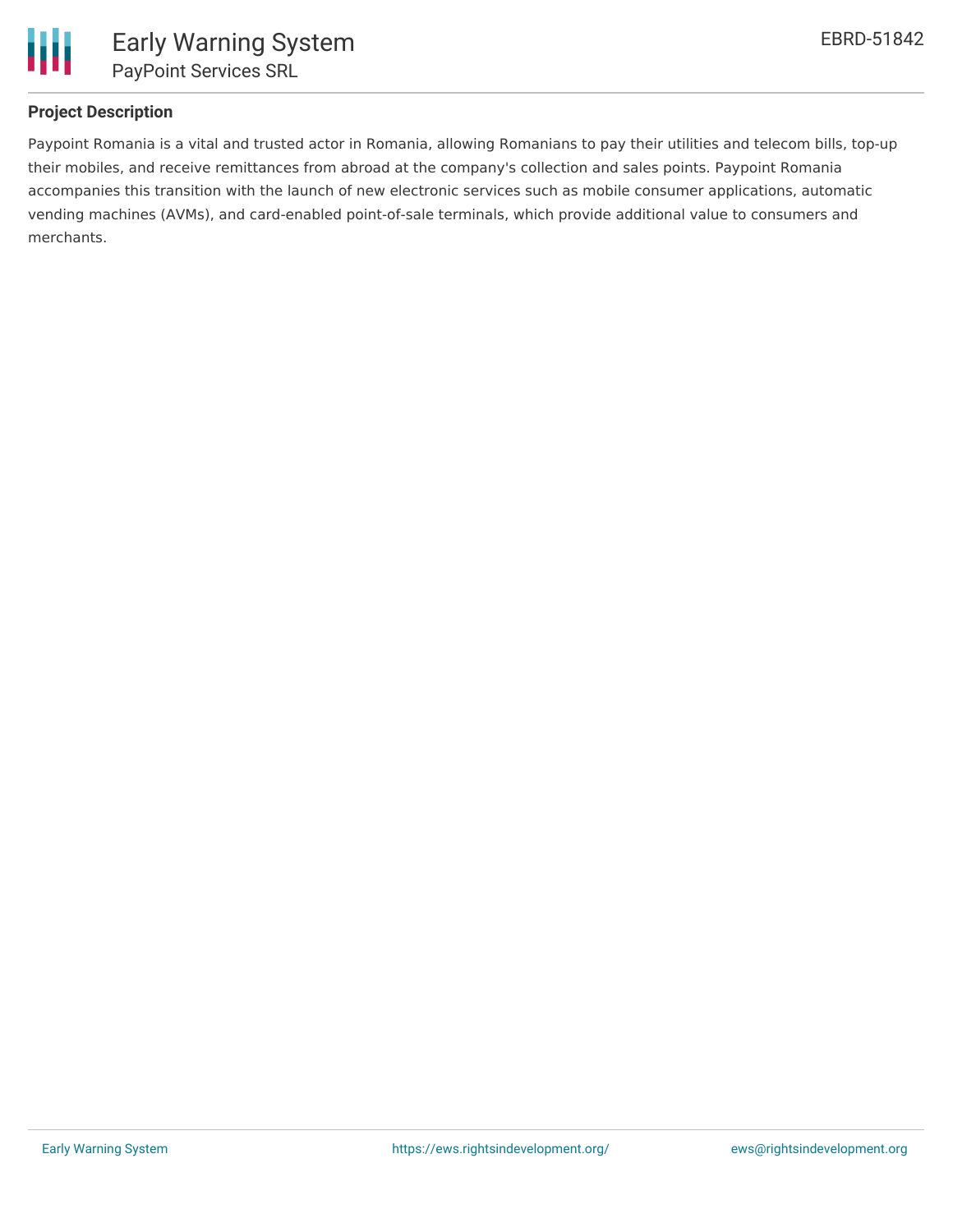

# **Investment Description**

European Bank for Reconstruction and Development (EBRD)